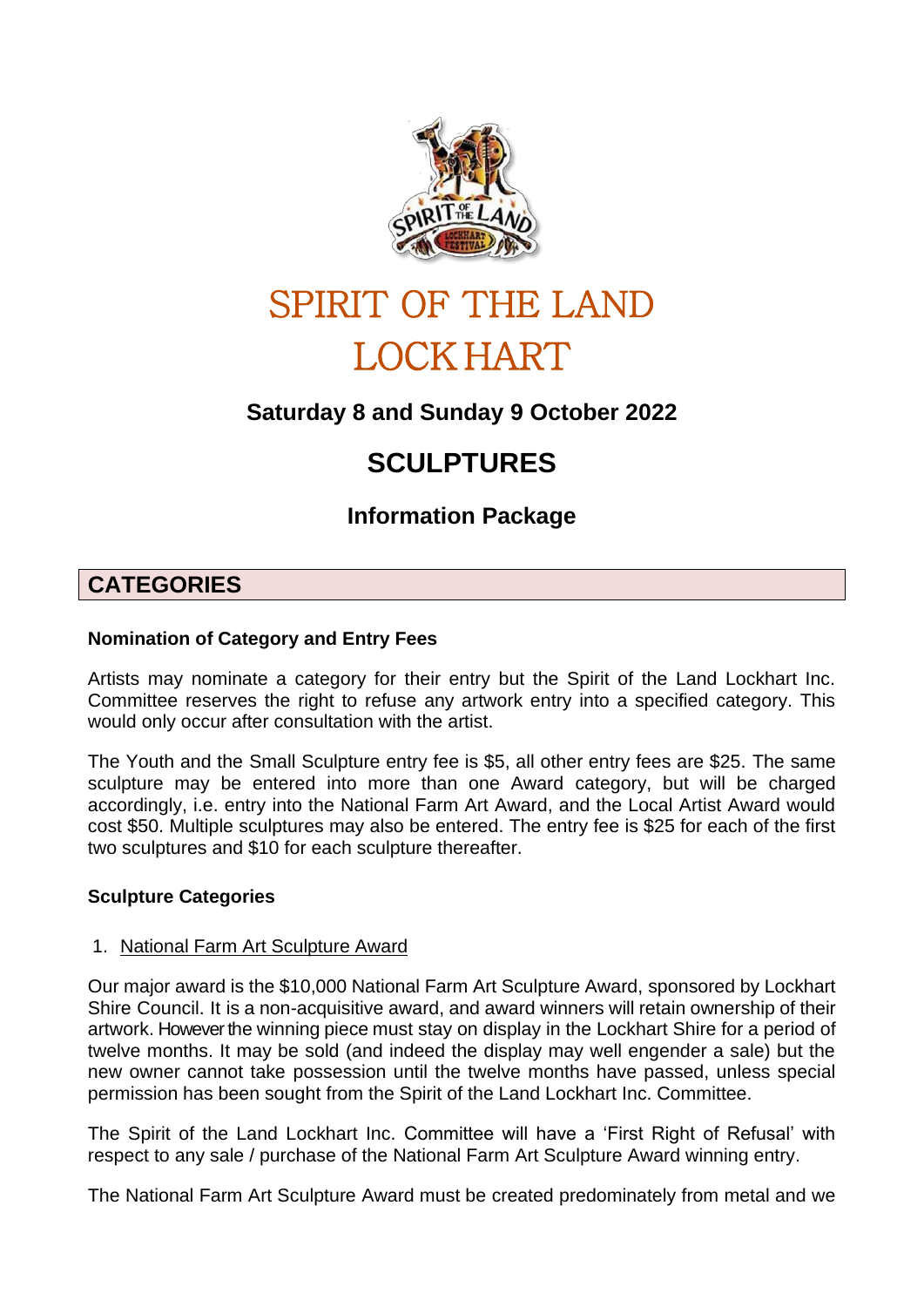encourage the re-use of old machinery and farm equipment. There are also two Highly Commended awards in this category.

National Farm Art Sculpture Award entries should: -

- a) Be constructed predominately from metal.
- b) Have a significant portion of its materials of agricultural origin.
- c) Demonstrate ingenuity and resourcefulness through the use of materials.
- d) Be principally constructed by the artist.

#### 2. Creative Cocky Award

This Award is for art that must have been made by a practicing or retired farmer and which clearly shows the origin of the steel. We expect that pieces in this category would be refashioned farm scrap metal, but this is not mandatory. In this prize category 'imagination' is the goal, not the most beautiful or skillfully made.

#### 3. Local Artist Award

Sculptures entered into this category will have the same criteria as the National Farm Art Sculpture Award and must be made by an artist who resides within 50 km radius of Lockhart.

#### 4. Small Sculpture Award

Sculptures entered into this category will have the same criteria as the National Farm Art Sculpture Award, and are less than 1m high, wide and long.

#### 5. Youth Artist Award

Sculptures entered into this category will have the same criteria as the National Farm Art Sculpture Award and must be made by an artist under the age of 18 years. The judges will be looking for an artist who shows potential in the field of Farm Art Sculptures.

#### 6. Spirit of the Land Award

Sculptures in this category should reflect an Australian rural landscape theme. Sculptures should be created from natural elements that reflect the unique Australian landscape e.g. wood, fibre, stone, grasses etc.

#### 7. Free Spirit Award

This category is aimed at more contemporary sculptures that do not reflect "farm art". Sculptures entered into this category: -

- a) Must be constructed predominantly out of metal;
- b) Can have plasma cut elements;
- c) Must be principally designed by the artist, but can be manufactured/cut elsewhere;
- d) Do not need to be of agricultural origin;
- e) Cannot be entered in any other category as sculptures entered in the Free Spirit Award will not fit the criteria of all other categories.

#### 8. People's Choice Award

There will also be a People's Choice Award for the Sculptures.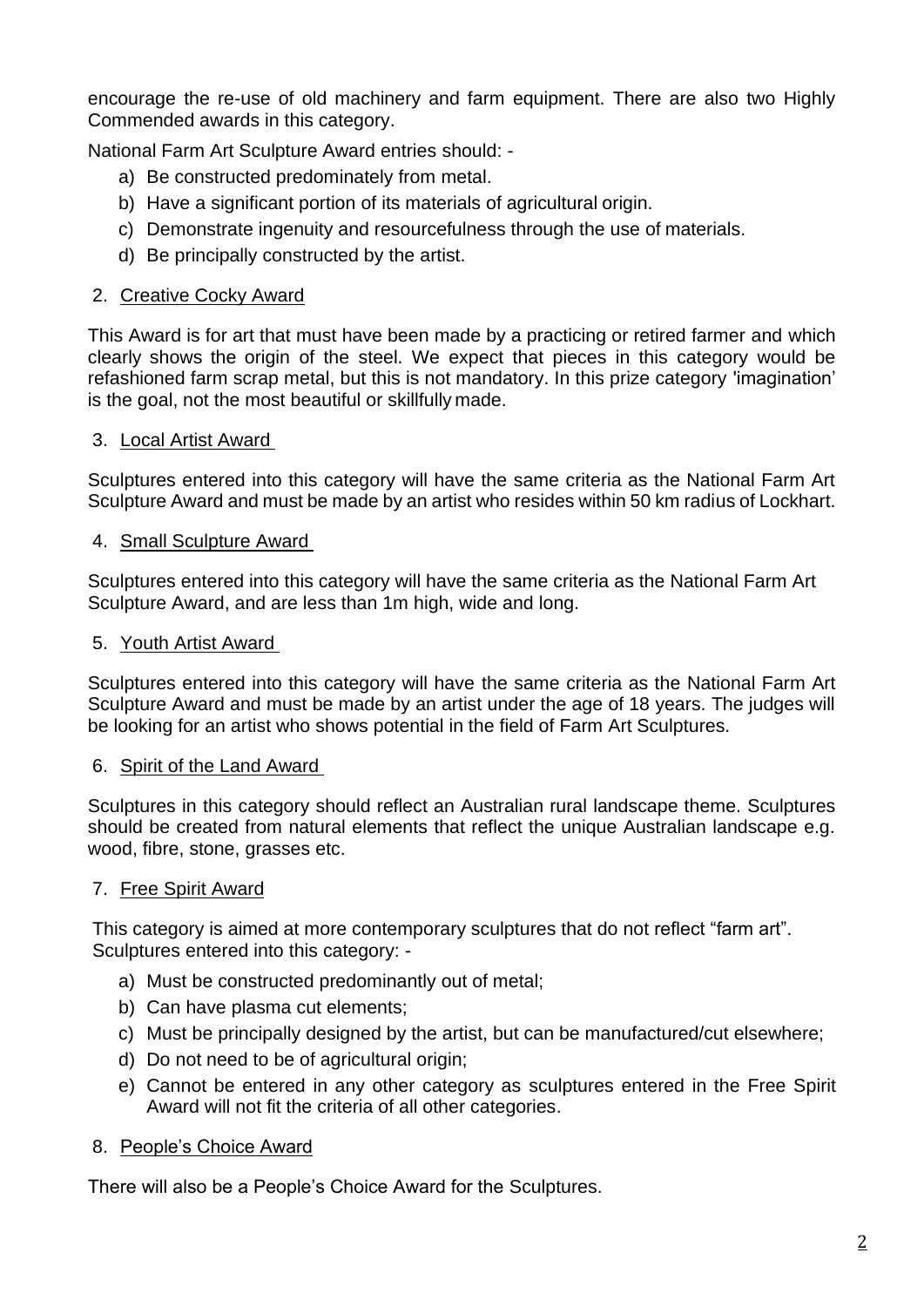#### **REGISTRATION**

- The Youth and the Small Sculpture entry fee is \$5, all other entry fees are \$25.
- The same sculpture may be entered into more than one Award category, but will be charged accordingly, i.e. entry into the National Farm Art Award, and the Local Artist Award would cost \$50. Multiple sculptures may also be entered. The entry fee is \$25 for each of the first two sculptures and \$10 for each sculpture thereafter.
- A brief resume and personal photograph is requested for promotional purposes and to use with displays during the Festival.
- Early registration will assist with our national/ international promotional campaign and photographs of artworks would also be appreciated. These can be emailed or posted.
- To assist us with planning please email an 'Intention to Exhibit' to the coordinators. An 'Intention to Exhibit' will enable us to complete the paperwork for you, allowing easy registration on the day of installation. Please email Julie Lamont at [bankstable@yahoo.com.au.](mailto:bankstable@yahoo.com.au) It would be appreciated if this could be done by Friday 23 September 2022.
- Entries close on Thursday 6 October 2022.
- Whilst all care is taken, artists are responsible for insurance. Please see Terms and Conditions of Entry below.

#### **KEY DATES**

- **'Intention to Exhibit'** to be submitted by 23 September 2022.
- **Entries close** on Thursday 6 October 2022.
- **Installation of artworks** must be completed by 4.00pm on Thursday 6 October 2022.
- **Judging** is on Friday 7 October 2022.
- **Collection of Exhibits** from 2pm on Sunday 9 October 2022.

#### **AWARDS AND PRIZEMONEY**

- National Farm Art Sculpture Award \$10,000
- National Farm Art Sculpture Award, Highly Commended \$500
- Creative Cocky Award \$1,000
- Local Artist Award \$1,000
- Small Sculpture Award \$1,000
- Youth Artist Award \$500
- Spirit of the Land Award \$1,000
- Free Spirit Award \$1,000
- People's Choice Award \$1,000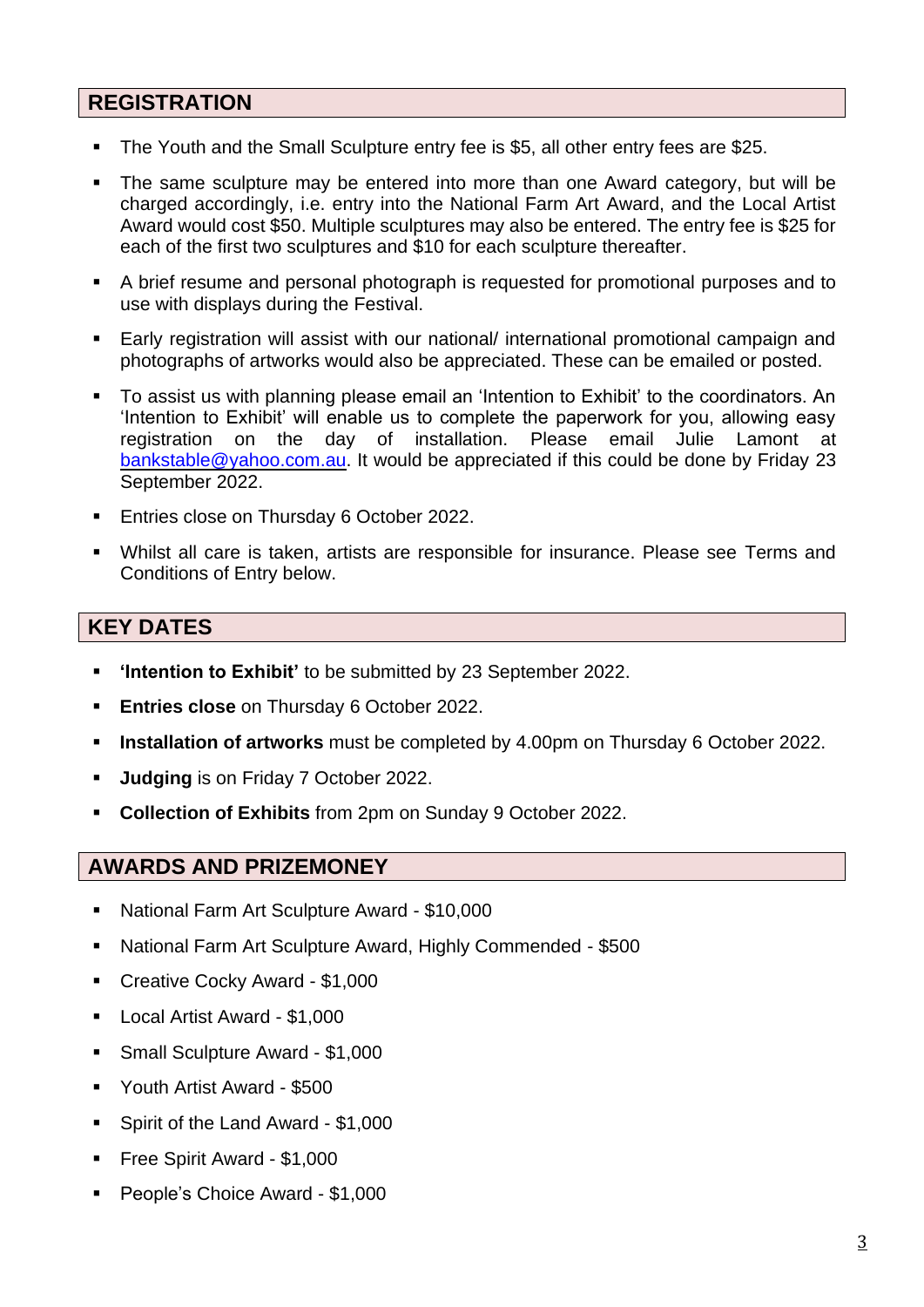#### **TERMS AND CONDITIONS OF ENTRY**

- 1. Closing Date: The Spirit of the Land Lockhart Inc. Committee must receive the Entry Form by 4pm, Thursday 6 October 2022.
- 2. Number of Entries: Exhibitors are permitted to enter any number of artworks.
- 3. Entry Fees: Entry fee of \$25 or \$5 (for "Youth" and "Small Sculpture" categories only) for each entry. The same sculpture may be entered into more than one Award category, but will be charged accordingly, i.e. entry into the National Farm Art Award, and the Local Artist Award would cost \$50. Multiple sculptures may also be entered. The entry fee is \$25 for each of the first two sculptures and \$10 for each sculpture thereafter.
- 4. Sales of Sculptures: Spirit of the Land Lockhart Inc. will receive 15% commission on all sales. The Spirit of the Land Lockhart Inc. Committee will direct the artist to the potential purchaser if delivery of works by freight is required, to organise between themselves.
- *5.* Installation of Sculptures: All sculptures must be in place at the exhibition area by 4.00pm on Thursday 6 October 2022.
- 6. Collection of Sculptures: All sculptures must be collected from the sculpture exhibition area between 2pm and 5pm on Sunday 9 October 2022. Distant entrants will need to make arrangements to collect or transport any unsold works. Each unsold work not collected by specified time and date will incur a \$25 storage and handling fee.
- 7. Promotion and Publicity: Entrants shall allow their sculpture to be reproduced in any media coverage related to the exhibition.
- 8. Removal of Sculptures: Purchased sculptures may not be removed during the exhibition.
- 9. Disputes: Should any disputes arise for which no ruling has been laid down, the matter shall be determined by the Spirit of the Land Lockhart Inc. Committee, whose decision will be final.
- 10.Winning Sculpture: The Spirit of the Land Lockhart Inc. Committee will have a 'First Right of Refusal' with respect to any sale / purchase of the National Farm Art Sculpture Award winning entry. Irrespective of whether or not the 'First Right of Refusal' is exercised by the Committee, the winning sculpture must remain on display in the community for a period of 12 months. The winning sculpture may be sold during this period however the purchaser cannot take possession of the sculpture until the expiration of 12 months.
- 11. Insurance: Entrants are responsible for their own insurance, should they require it. All entries are accepted by the Spirit of the Land Lockhart Inc. on condition that it shall not be responsible for loss or damage to any item submitted for exhibition, whether during transport, exhibition, or in the possession of the Spirit of the Land Lockhart Inc.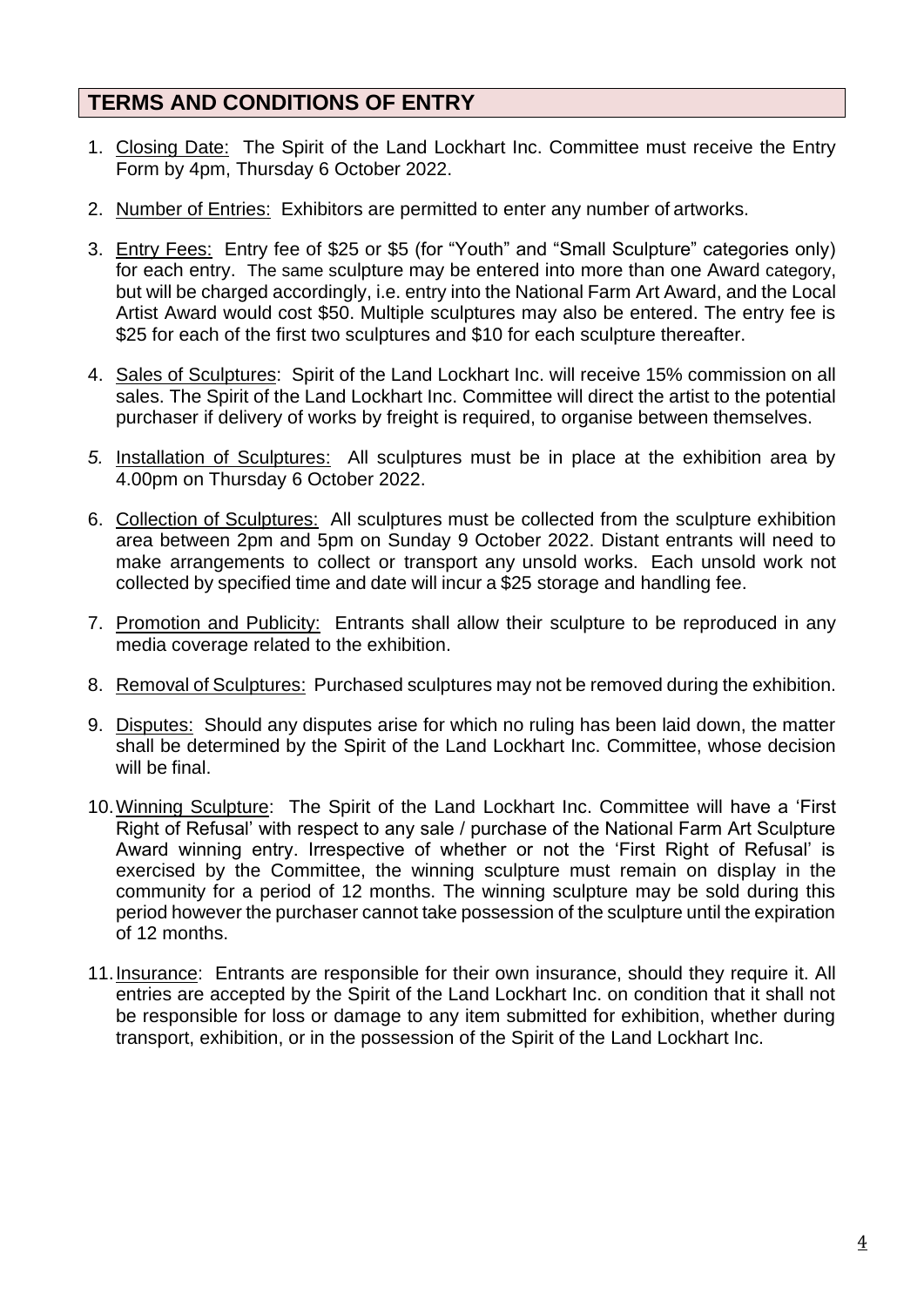## **REGISTRATION AND PAYMENT**

| Address:                                                              |                                                                                                                      |                          |               |            |  |  |  |  |
|-----------------------------------------------------------------------|----------------------------------------------------------------------------------------------------------------------|--------------------------|---------------|------------|--|--|--|--|
|                                                                       |                                                                                                                      |                          |               |            |  |  |  |  |
| Email:                                                                | <u> 1989 - Johann John Stone, markin film yn y brenin y brenin y brenin y brenin y brenin y brenin y brenin y br</u> |                          |               |            |  |  |  |  |
| Phone:<br><u> 1989 - Johann Barn, mars and de Brasilian (b. 1989)</u> |                                                                                                                      |                          |               |            |  |  |  |  |
|                                                                       | I have read and agree to the Terms and Conditions                                                                    |                          |               |            |  |  |  |  |
| I enclose payment of (Please tick)                                    |                                                                                                                      |                          |               |            |  |  |  |  |
|                                                                       | Cash $\frac{2}{1}$                                                                                                   |                          |               |            |  |  |  |  |
|                                                                       | <b>Cheque</b> payable to 'Spirit of the Land Lockhart Inc'                                                           |                          |               |            |  |  |  |  |
|                                                                       | <b>Credit Card</b>                                                                                                   |                          | $Visa$ $\Box$ | Mastercard |  |  |  |  |
|                                                                       |                                                                                                                      |                          |               |            |  |  |  |  |
|                                                                       | Cardholder's signature: _____________________                                                                        |                          |               |            |  |  |  |  |
|                                                                       |                                                                                                                      |                          |               |            |  |  |  |  |
|                                                                       | Expiry Date: _______________________                                                                                 |                          |               |            |  |  |  |  |
|                                                                       | <b>Direct Debit</b>                                                                                                  |                          |               |            |  |  |  |  |
|                                                                       | Account Name: Spirit of the Land Festival                                                                            |                          |               |            |  |  |  |  |
|                                                                       | BSB: 633 000                                                                                                         |                          |               |            |  |  |  |  |
|                                                                       | Account No: 139 757 439<br>Reference: Please quote SR-SURNAME in reference details.                                  |                          |               |            |  |  |  |  |
|                                                                       |                                                                                                                      |                          |               |            |  |  |  |  |
|                                                                       | Amount:                                                                                                              |                          |               |            |  |  |  |  |
|                                                                       | Date deposited: ____________________                                                                                 |                          |               |            |  |  |  |  |
|                                                                       | I am registered for GST                                                                                              | YES / NO (Please circle) |               |            |  |  |  |  |
| I have an ABN                                                         |                                                                                                                      | YES / NO (Please circle) |               |            |  |  |  |  |

A Tax Receipt will be available on presentation of artwork